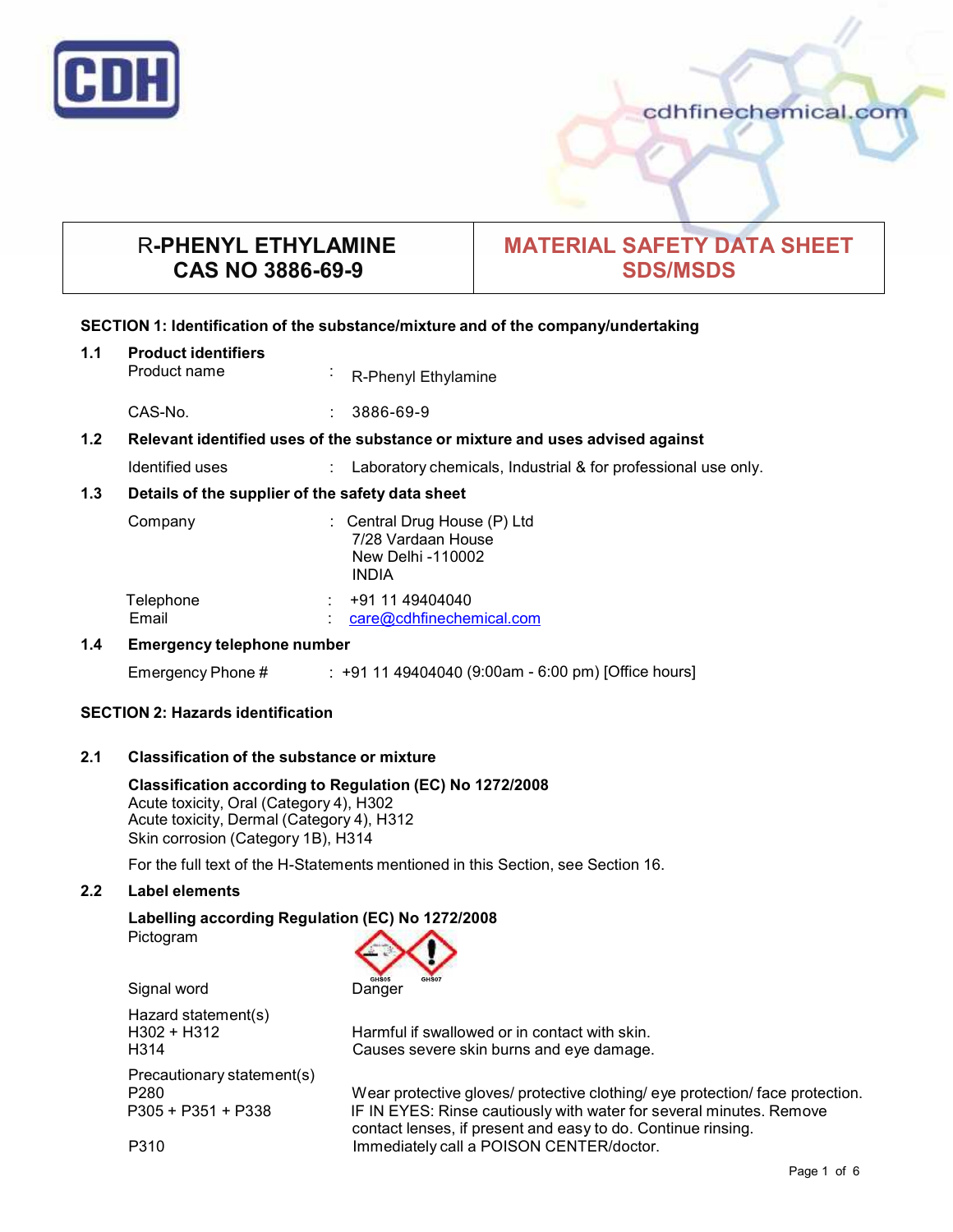| Supplemental Hazard | none |
|---------------------|------|
| <b>Statements</b>   |      |

## **2.3 Other hazards**

This substance/mixture contains no components considered to be either persistent, bioaccumulative and toxic (PBT), or very persistent and very bioaccumulative (vPvB) at levels of 0.1% or higher.

### **SECTION 3: Composition/information on ingredients**

| 3.1 | <b>Substances</b><br>Synonyms |    | $(0, 0)$ (+)-1-Phenylethylamine |
|-----|-------------------------------|----|---------------------------------|
|     | Formula                       |    | : $C_8H_{11}N$                  |
|     | Molecular weight              | ÷. | 121.18 g/mol                    |
|     | CAS-No.                       |    | 3886-69-9                       |
|     | EC-No.                        |    | 223-423-4                       |

**Hazardous ingredients according to Regulation (EC) No 1272/2008** Component Classification Concentration

#### **D-α-Methylbenzylamine**

| CAS-No. | 3886-69-9 | Acute Tox. 4; Skin Corr. 1B; $\le$ 100 % |  |
|---------|-----------|------------------------------------------|--|
| EC-No.  | 223-423-4 | H302, H312, H314                         |  |

For the full text of the H-Statements mentioned in this Section, see Section 16.

## **SECTION 4: First aid measures**

### **4.1 Description of first aid measures**

### **General advice**

Consult a physician. Show this safety data sheet to the doctor in attendance.

#### **If inhaled**

If breathed in, move person into fresh air. If not breathing, give artificial respiration. Consult a physician.

### **In case of skin contact**

Take off contaminated clothing and shoes immediately. Wash off with soap and plenty of water. Consult a physician.

#### **In case of eye contact**

Rinse thoroughly with plenty of water for at least 15 minutes and consult a physician.

#### **If swallowed**

Do NOT induce vomiting. Never give anything by mouth to an unconscious person. Rinse mouth with water. Consult a physician.

# **4.2 Most important symptoms and effects, both acute and delayed**

The most important known symptoms and effects are described in the labelling (see section 2.2) and/or in section 11

**4.3 Indication of any immediate medical attention and special treatment needed** No data available

### **SECTION 5: Firefighting measures**

# **5.1 Extinguishing media**

# **Suitable extinguishing media** Use water spray, alcohol-resistant foam, dry chemical or carbon dioxide.

**5.2 Special hazards arising from the substance ormixture** Carbon oxides, Nitrogen oxides (NOx)

# **5.3 Advice for firefighters**

Wear self-contained breathing apparatus for firefighting if necessary.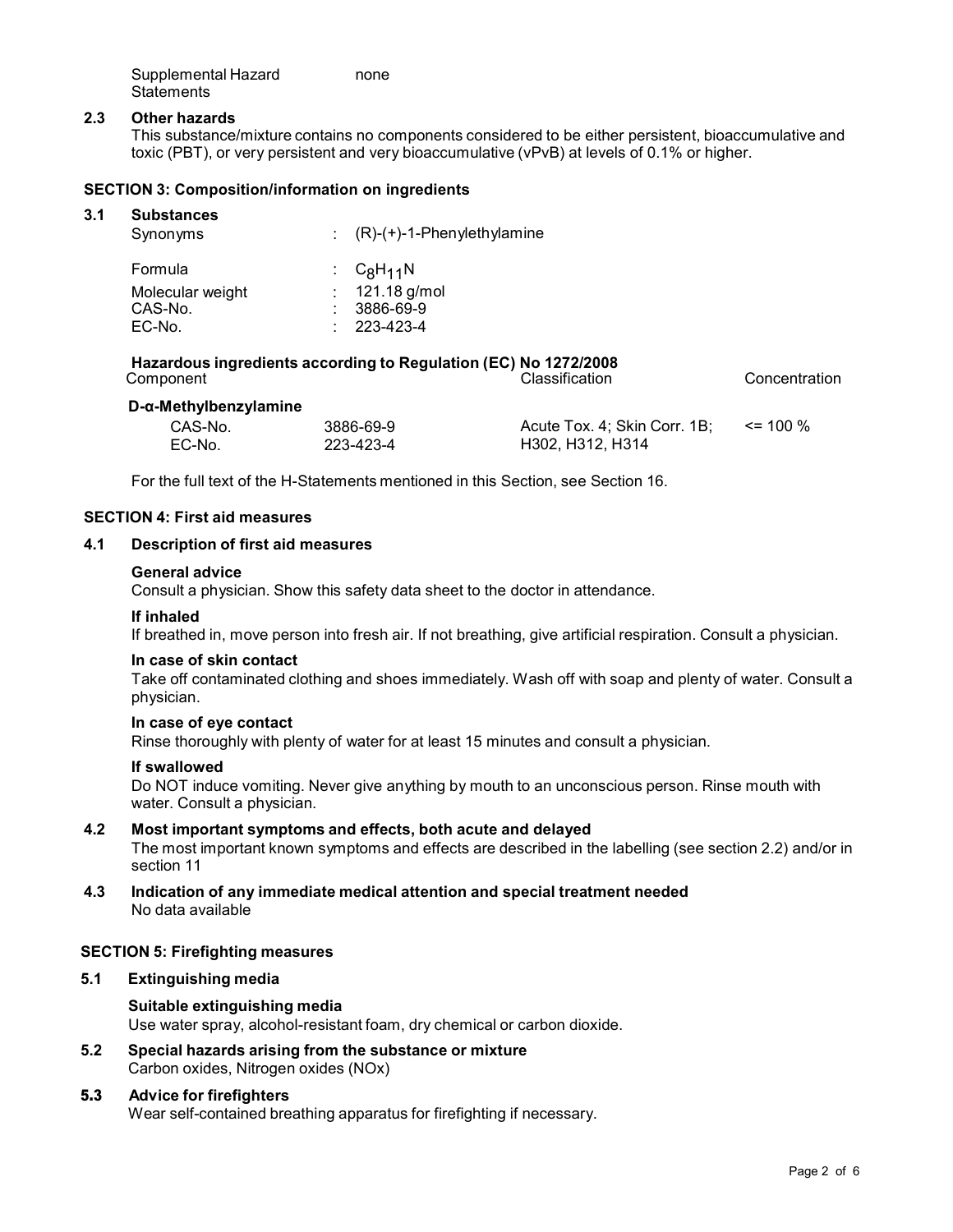# **5.4 Further information**

Use water spray to cool unopened containers.

## **SECTION 6: Accidental release measures**

### **6.1 Personal precautions, protective equipment and emergency procedures**

Use personal protective equipment. Avoid breathing vapours, mist or gas. Ensure adequate ventilation. Remove all sources of ignition. Evacuate personnel to safe areas. Beware of vapours accumulating to form explosive concentrations. Vapours can accumulate in low areas. For personal protection see section 8.

# **6.2 Environmental precautions**

Prevent further leakage or spillage if safe to do so. Do not let product enter drains.

# **6.3 Methods and materials for containment and cleaning up**

Contain spillage, and then collect with an electrically protected vacuum cleaner or by wet-brushing and place in container for disposal according to local regulations (see section 13). Keep in suitable, closed containers for disposal.

**6.4 Reference to other sections**

For disposal see section 13.

# **SECTION 7: Handling and storage**

### **7.1 Precautions for safe handling**

Avoid contact with skin and eyes. Avoid inhalation of vapour or mist. Keep away from sources of ignition - No smoking.Take measures to prevent the build up of electrostatic charge.

For precautions see section 2.2.

# **7.2 Conditions for safe storage, including any incompatibilities**

Store in cool place. Keep container tightly closed in a dry and well-ventilated place. Containers which are opened must be carefully resealed and kept upright to prevent leakage.

# Recommended storage temperature 2 - 8 °C

Storage class (TRGS 510): 8A: Combustible, corrosive hazardous materials

#### **7.3 Specific end use(s)**

Apart from the uses mentioned in section 1.2 no other specific uses are stipulated

# **SECTION 8: Exposure controls/personal protection**

#### **8.1 Control parameters**

# **8.2 Exposure controls**

# **Appropriate engineering controls**

Handle in accordance with good industrial hygiene and safety practice. Wash hands before breaks and at the end of workday.

### **Personal protective equipment**

#### **Eye/face protection**

Tightly fitting safety goggles. Faceshield (8-inch minimum). Use equipment for eye protection tested and approved under appropriate government standards such as NIOSH (US) or EN 166(EU).

#### **Skin protection**

Handle with gloves. Gloves must be inspected prior to use. Use proper glove removal technique (without touching glove's outer surface) to avoid skin contact with this product. Dispose of contaminated gloves after use in accordance with applicable laws and good laboratory practices. Wash and dry hands.

#### **Body Protection**

Complete suit protecting against chemicals, The type of protective equipment must be selected according to the concentration and amount of the dangerous substance at the specific workplace.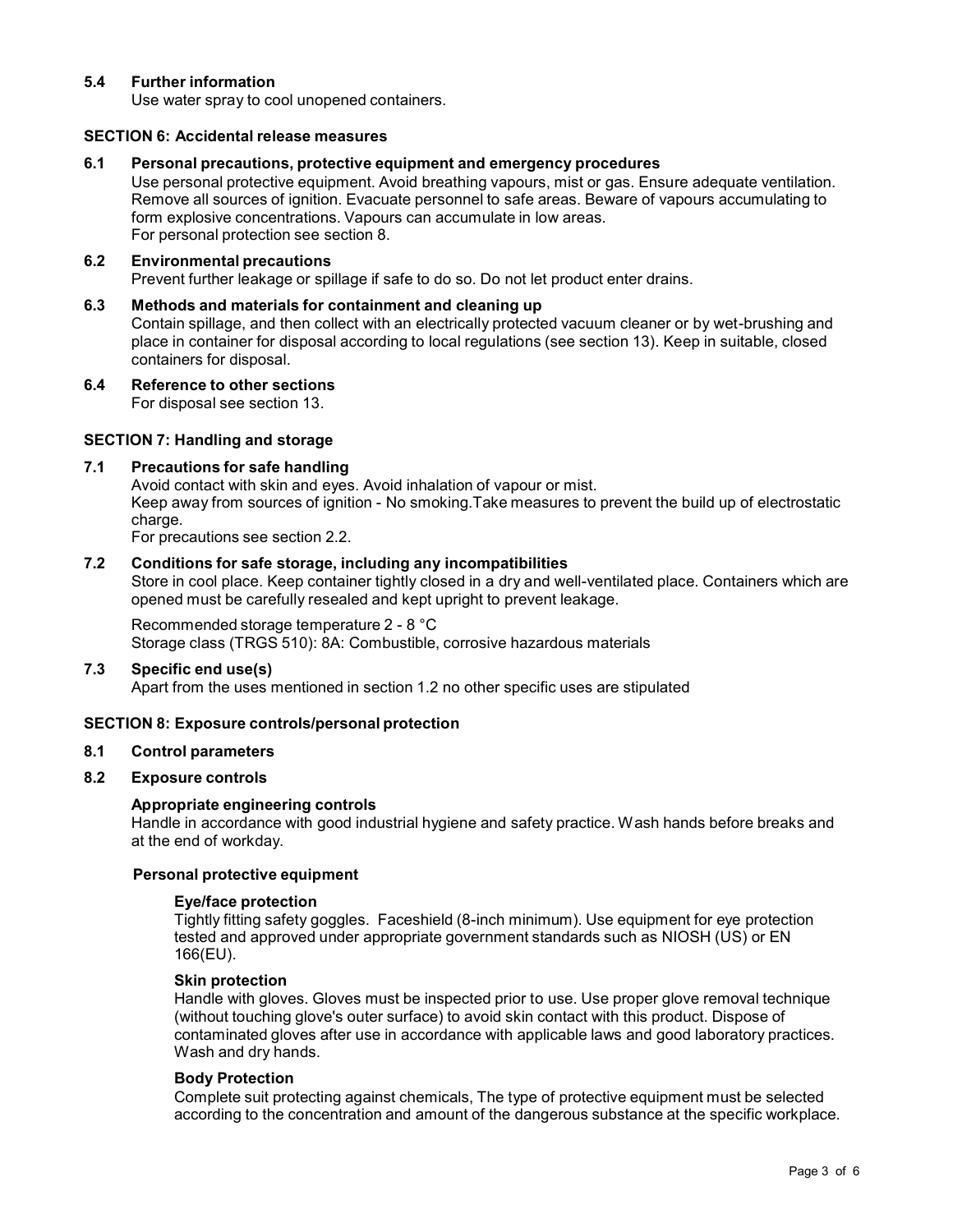# **Respiratory protection**

Where risk assessment shows air-purifying respirators are appropriate use a full-face respirator with multi-purpose combination (US) or type ABEK (EN 14387) respirator cartridges as a backup to engineering controls. If the respirator is the sole means of protection, use a full-face supplied air respirator. Use respirators and components tested and approved under appropriate government standards such as NIOSH (US) or CEN (EU).

### **Control of environmental exposure**

Prevent further leakage or spillage if safe to do so. Do not let product enter drains.

# **SECTION 9: Physical and chemical properties**

# **9.1 Information on basic physical and chemical properties**

|     | a) | Appearance                                         | Form: liquid<br>Colour: light yellow |
|-----|----|----------------------------------------------------|--------------------------------------|
|     | b) | Odour                                              | No data available                    |
|     | c) | <b>Odour Threshold</b>                             | No data available                    |
|     | d) | pH                                                 | No data available                    |
|     | e) | Melting point/freezing<br>point                    | Melting point/range: -9,99 °C        |
|     | f) | Initial boiling point and<br>boiling range         | 187 - 189 °C - lit.                  |
|     | g) | Flash point                                        | 70 °C - closed cup                   |
|     | h) | Evaporation rate                                   | No data available                    |
|     | i) | Flammability (solid, gas)                          | No data available                    |
|     | j) | Upper/lower<br>flammability or<br>explosive limits | No data available                    |
|     | k) | Vapour pressure                                    | 0,4 hPa at 20 $^{\circ}$ C           |
|     | I) | Vapour density                                     | No data available                    |
|     |    | m) Relative density                                | 0,952 g/mL at 20 °C                  |
|     | n) | Water solubility                                   | No data available                    |
|     | O) | Partition coefficient: n-<br>octanol/water         | No data available                    |
|     | p) | Auto-ignition<br>temperature                       | No data available                    |
|     | q) | Decomposition<br>temperature                       | No data available                    |
|     | r) | Viscosity                                          | No data available                    |
|     | s) | <b>Explosive properties</b>                        | No data available                    |
|     | t) | Oxidizing properties                               | No data available                    |
| 9.2 |    | <b>Other safety information</b>                    |                                      |

# No data available

# **SECTION 10: Stability and reactivity**

# **10.1 Reactivity** No data available

**10.2 Chemical stability** Stable under recommended storage conditions.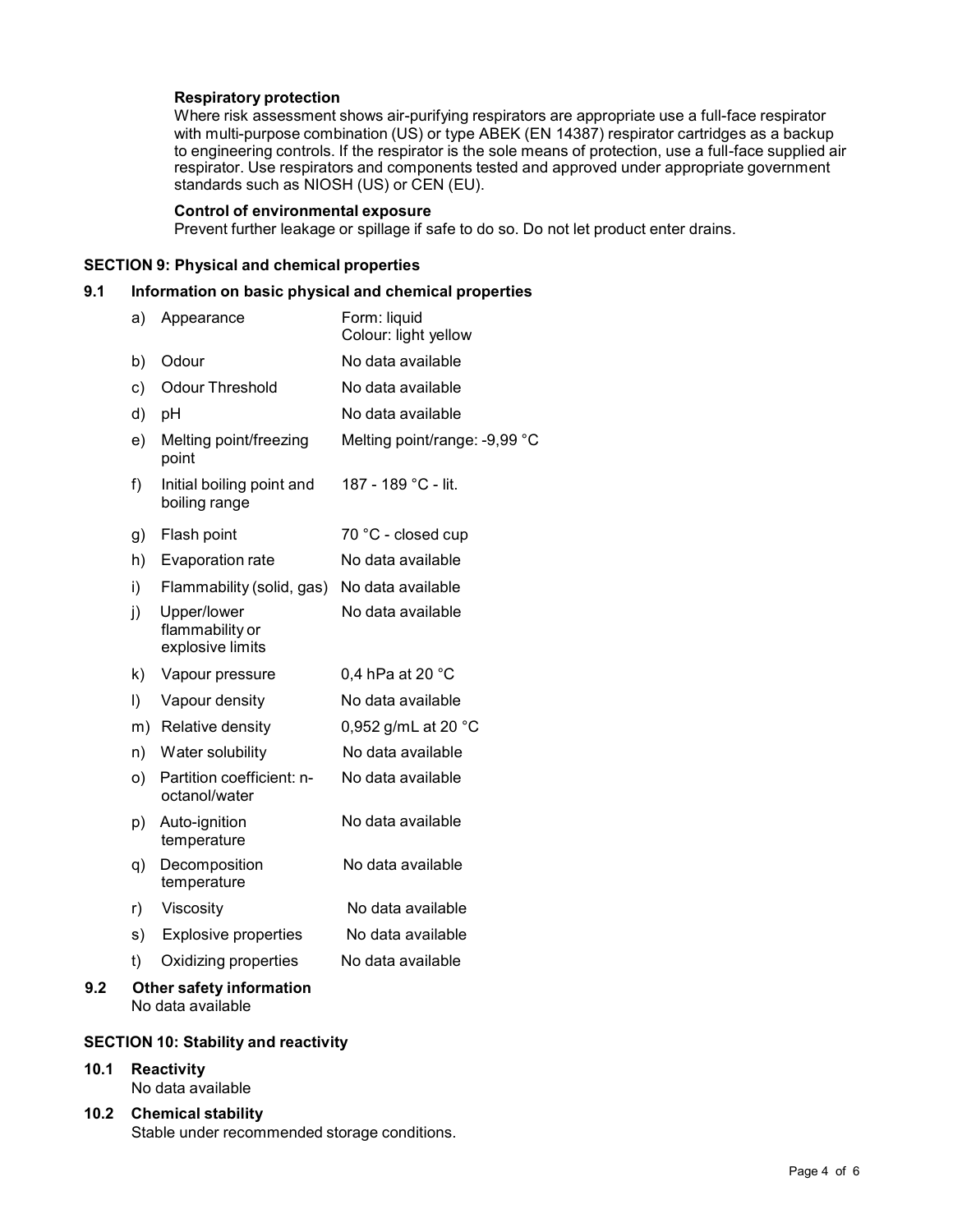- **10.3 Possibility of hazardous reactions** No data available
- **10.4 Conditions to avoid** Heat, flames and sparks.
- **10.5 Incompatible materials** acids, Acid chlorides, Acid anhydrides, Strong oxidizing agents, Carbon dioxide (CO2)
- **10.6 Hazardous decomposition products** Hazardous decomposition products formed under fire conditions. - Carbon oxides, Nitrogen oxides (NOx) Other decomposition products - No data available In the event of fire: see section 5

### **SECTION 11: Toxicological information**

### **11.1 Information on toxicological effects**

# **Acute toxicity**

No data available

**Skin corrosion/irritation** No data available

**Serious eye damage/eye irritation** No data available

**Respiratory orskin sensitisation** No data available

**Germ cell mutagenicity** No data available

### **Carcinogenicity**

IARC: No component of this product present at levels greater than or equal to 0.1% is identified as probable, possible or confirmed human carcinogen by IARC.

# **Reproductive toxicity**

No data available

**Specific target organ toxicity - single exposure** No data available

#### **Specific target organ toxicity - repeated exposure** No data available

**Aspiration hazard** No data available

# **Additional Information**

RTECS: Not available

Material is extremely destructive to tissue of the mucous membranes and upper respiratory tract, eyes, and skin., Cough, Shortness of breath, Headache, Nausea To the best of our knowledge, the chemical, physical, and toxicological properties have not been thoroughly investigated.

# **SECTION 12: Ecological information**

- **12.1 Toxicity** No data available
- **12.2 Persistence and degradability** No data available
- **12.3 Bioaccumulative potential** No data available
- **12.4 Mobility in soil** No data available(D-α-Methylbenzylamine)